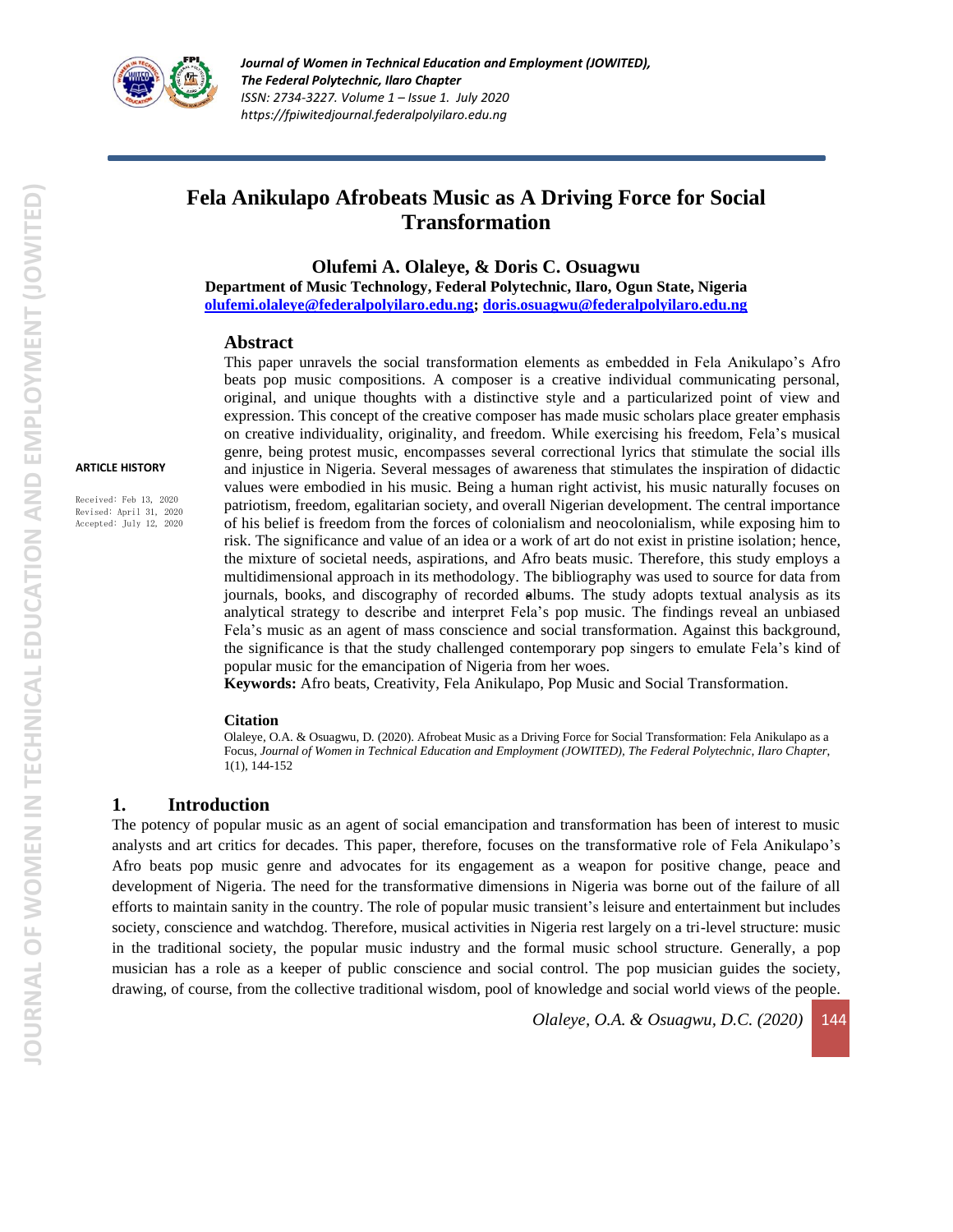

He foresees events like poetry and as an educator. Many of the social comments, moral codes and guides are couched in music and songs. A popular musician has a role; a place; and privileges as a member of the society to advocate for an egalitarian society.

Fela, being a positive social critic, made musical contributions that remain memorable and his prophetic pronouncements continue to haunt the Nigerian society. His music instilled patriotic and nationalistic feelings in the society and his lyrics helped in the control and articulation of government programme. In contending the ultimate value of Afro beats musical art of Fela; it is necessary for the listener to individualize and differentiate his musical contributions from his individual lifestyle. In the judgmental ream, many practicing pop musicians have allowed their personal indiscipline to override their excellence musical contributions. Therefore, listeners must distinguish between moral values and individual values for a great understanding of the Afro beats music. Moral values deal with what will probably be good or bad in humanity while individual values are concerned with experience as it relates to a soul.

Pop music is a mobile dynamic art and its understanding and enjoyment depends upon the perception of the listener. There are, however, differences of opinion in the affective responses of pop musical sound when compared with the practitioner of the sound. The matter is not so simple in understanding and enjoyment of Afro beats music, as music composed for struggle, it involves free mind set, sensitivity and intellect. For to comprehend the implications of Afro beats musical arts, it is necessary to understand the underpinning causer factors clearly, which include; corruption, lack of social amenities, chaotic society, bad environment, dishonesty and lack of trust. It is frequently noted that pop musical forms innovations always emanate from social, economic and political circumstances and tensions within the society, hence, it is partly for these reasons that enjoyment increases with familiarity. Hence, a society cannot be static, therefore, all human endeavors that contribute to her transformation is worthy of an academic scrutiny. Nigeria is blessed, or cursed; depending on which side of the coin we are looking at. The country is blessed with natural wealth around us but cursed with a great number of criminals, fraudulent people and corrupt leaders therein. It is worthy of note that Fela composed lyrics of great coherent, meaningful and well-thought-out music. According to Okafor (1989); pop music deals with familiar lyrics, themes and issues of the moment. It is understood and accepted by a lot of people not as a final solution to their problems but as a topical reflection, their sentiments and worldview.

The theoretical framework for this study is hinged on Adedeji's transformative musicology. Transformative musicology by Adedeji (2006) posits that the term 'transformation' is used to refer to positive change in spirit, mind and attitudes. This is entrenched in the regeneration of the human mind and spirit that would lead to thinking positively, pursuing good moral values and living right as against the engendering corruption, moral decadence, wickedness, cheating, inordinate pursuit of power and wealth, greed and falsehood. Fela's Afro pop music is a struggle against social vices and the world that need cleansing, healing or rebranding. Nigeria society is prevalence of evil and wickedness, politics of money and violence, selfishness, corruption, greed and inordinate affection for riches and power. Beside, Osuala (1982) explained that; a theory is an attempt at synthesizing and integrating empirical data for maximum classification and unification. Every individual has a number of personal theories based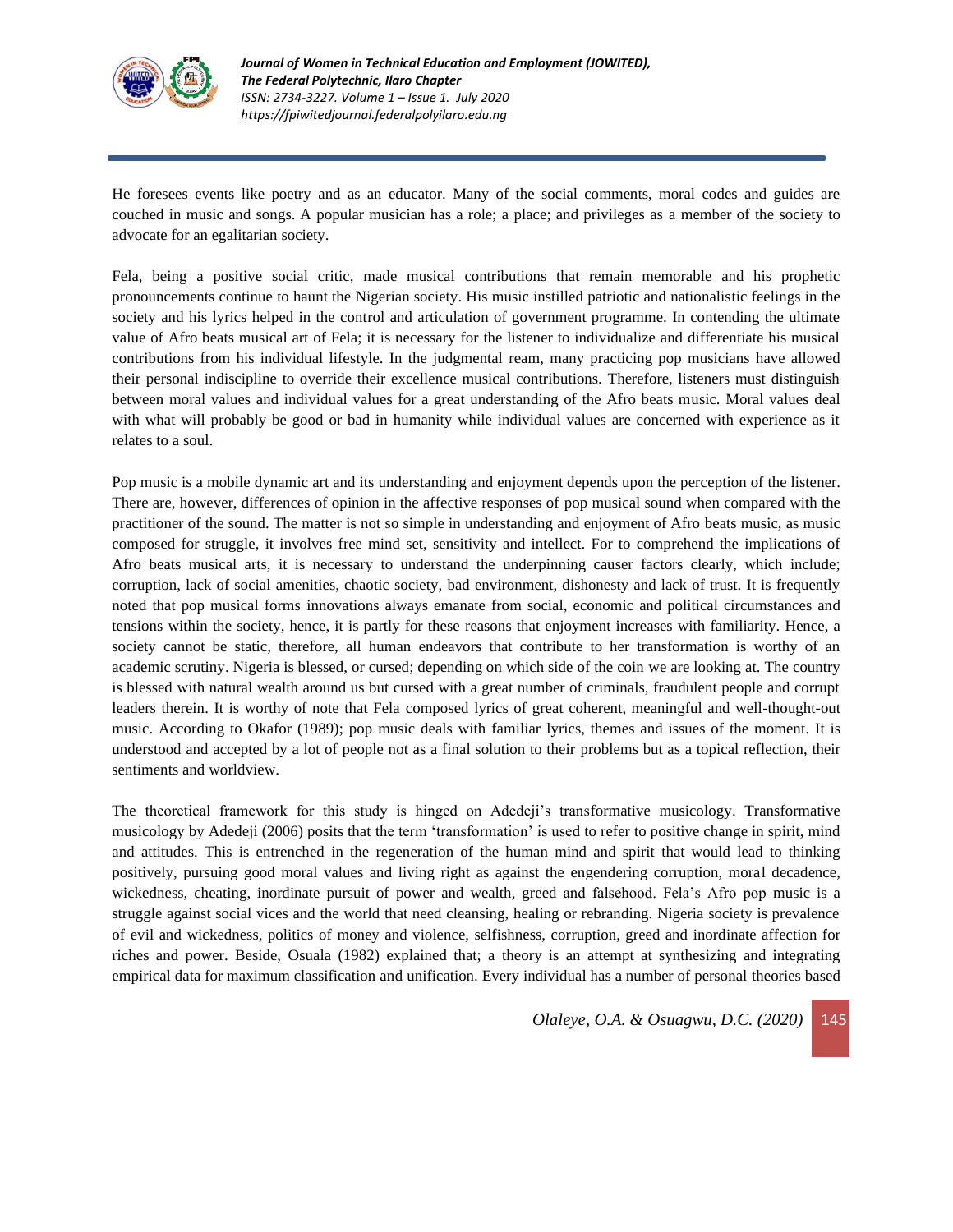

on postulates and assumptions of varying degrees of adequacy and truth from which he makes deduction of various degrees crucial and of course of accuracy. Therefore, for a progressive music scholarship, the analysis of Fela's potent music allied with transformative musicology theory. The relevance of the theory in the analysis is powered in the several music albums that portrayed struggle, courage, criticisms, adventures, abuse, violence and pronouncement aimed at social transformation and emancipation.

## **2. Music and Social Transformation**

The concept of social transformation connotes changes and progressive appearance of a given society. A progressive society is the type that grows economically, politically, educationally, socially and very vibrant in all her human endeavors. Music is one of the society's weapons of offence and defense. In Nigeria, there are many pop songs which are of criticism, calumny, and abuse which the society accepts and musicians with the right words and the right composition are always strong favourites of the society. Popular music has a direct link with the society. Apart from the entertainment, also available is the song of moral, ethical content that conveyed societal value and worldviews. Next to the societal language is music, and the song is the most widely used oral medium of expression. Society manipulates music to give voice to their collective thoughts, actions and even spirituality. Okafor (1990) opined that; music might be a universal phenomenon, but different communities across different cultures give it different cultural definitions and the society use it to express their identity; their historical evolutions; the continuity of their being and the horizon for which they are set.

Fela's Afro beat is harbingers of social conscience. The Afro beat exponent was famous for his satires and his criticisms of the people in authority through music. What makes Fela's afro beat music great? It is a question that anyone deeply concerned with his art must attempt at least to answer? There are certain technical criteria for excellence in a piece of music such as; consistency of style, clarity of forms, subject focused and meaningful messages. Music is not a natural system or phenomenon; it is man-made and man-controlled, therefore Afro beats music is made by Fela Anikulapo Kuti as a weapon against oppression and a positive social transformation agent. The work of art, accordingly, is said to have its complete meaning within itself. Afro beats music is a great art that has remained stable and continues to awaken the spirit of freedom against the oppressor: this focuses on the crucial point of this paper. Furthermore, the importance of lyrics and messages, as an expression means, is vivid in Fela's use of Pidgin English. He made use of Pidgin English, Yoruba language and Standard English, in order to convey the message to the masses. The aesthetics of the music embedded is a careful mixture of pidgin and coded words. According to Ozah (2017) apart from the use of Pidgin English that is understood by the average Nigerian, Fela used other cultural codes, including non-linguistic expressions, and body gestures in articulating and communicating his message to the masses.

Fela was born on October 15, 1938 in Abeokuta, Ogun State. At the age of 19, Fela left Nigeria to study at the Trinity College of Music, London. He met and fell in love with Remi Taylor and both later got married in 1961. His career started in 1967 when he returned home from London with a degree in music as a trumpeter. In 1974, he branded his house "*Kalakuta Republic*" which according to him is a place opens to every Africans escaping persecution. On April 13, 1976, the Afro beat king changed his name from Fela Ransome-Kuti to Fela Anikulapo-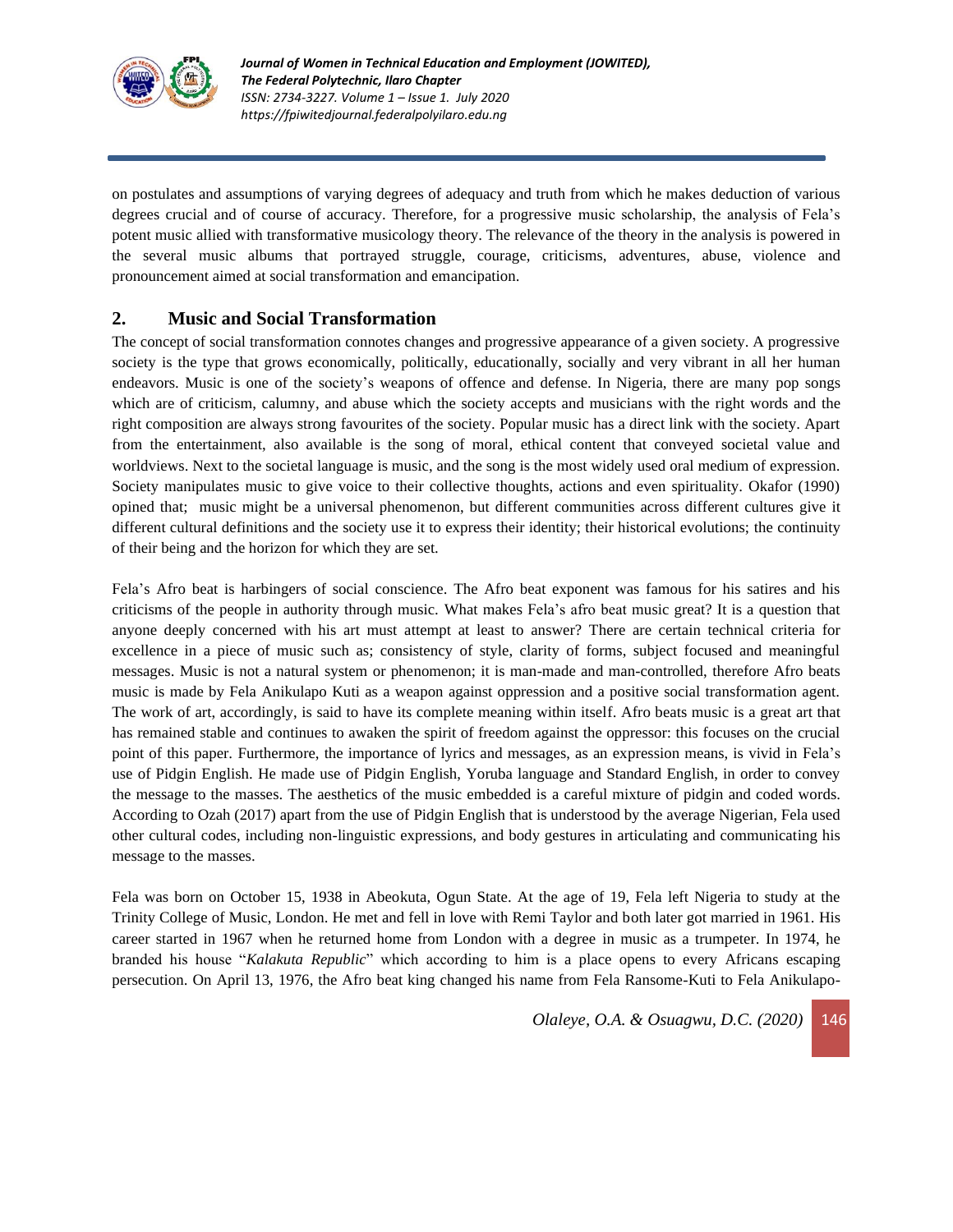

Kuti, which according to him literarily means the one who emanates greatness and *Anikulapo* connotes one who has subdued death. Fela Kuti's Afro beat was developed from a fusion of African and Afro-American music. The lyrics were spoken, chanted or sung in Pidgin English or the Yoruba dialect. He transformed his band name from highlife rankers to *koola lobitos* band and Africa 70. The two earlier bands were playing jazz with African music but the name afro beat brought him to the limelight and recognition. The invention of Afrobeat in the 70's involved mixing of African music played with the expression of jazz music. The following are the titles of Fela's albums, date released and the messages the music passed across to the masses.

| S/No | <b>Title of Albums</b>                      | Date | <b>Societal Focus/Messages</b>                     |
|------|---------------------------------------------|------|----------------------------------------------------|
| 1.   | Jeun kooku                                  | 1973 | Gluttony and greed.                                |
| 2.   | Roforofo fight                              | 1972 | Dirty lifestyle.                                   |
| 3.   | Shakara Olooje                              | 1972 | Fearless individual.                               |
| 4.   | Why Blackman dey suffer                     | 1974 | Social inequality.                                 |
| 5.   | <b>Everything Scatter</b>                   | 1975 | Situation of confusion.                            |
| 6.   | <b>Upside Down</b>                          | 1976 | Situation of confusion                             |
| 7.   | <b>Yellow Fever</b>                         | 1976 | City girls who bleach their face, arms and leg.    |
| 8.   | Stalemate                                   | 1977 | Nigeria, at a crossroad.                           |
| 9.   | Zombie                                      | 1977 | Thinking before action.                            |
| 10.  | Unknown soldier                             | 1977 | Brutal and ruthless invasion of kalakuta republic. |
| 11.  | Sorrow, tears, and blood.                   | 1977 | Metaphor of the Nigerian situation.                |
| 12.  | Water No Get Enemy                          | 1978 | The importance of water.                           |
| 13   | Suffering and smiling                       | 1978 | Abject poverty and ignorance.                      |
| 14   | Vagabonds in Power                          | 1979 | Act of bad Governance                              |
| 15   | Teacher<br>Don't<br>Teach<br>me<br>Nonsense | 1980 | Disorganized society and corruption.               |
| 16   | International tief tief                     | 1980 | Mass embezzlement in Nigeria.                      |
| 17   | <b>Big Blind Country</b>                    | 1980 | Lack of Education.                                 |
| 18   | <b>Authority Stealing</b>                   | 1980 | Act of stealing in Government.                     |
| 19   | Coffin for Head of State                    | 1980 | Attack on the Head of State.                       |
| 20   | Confusion                                   | 1981 | Traffic jam on the street.                         |
| 21   | Original Suffer head                        | 1981 | Agony of the masses                                |
| 22   | Army arrangement                            | 1985 | Corruption in Nigeria.                             |

Table 1: Fela's musical albums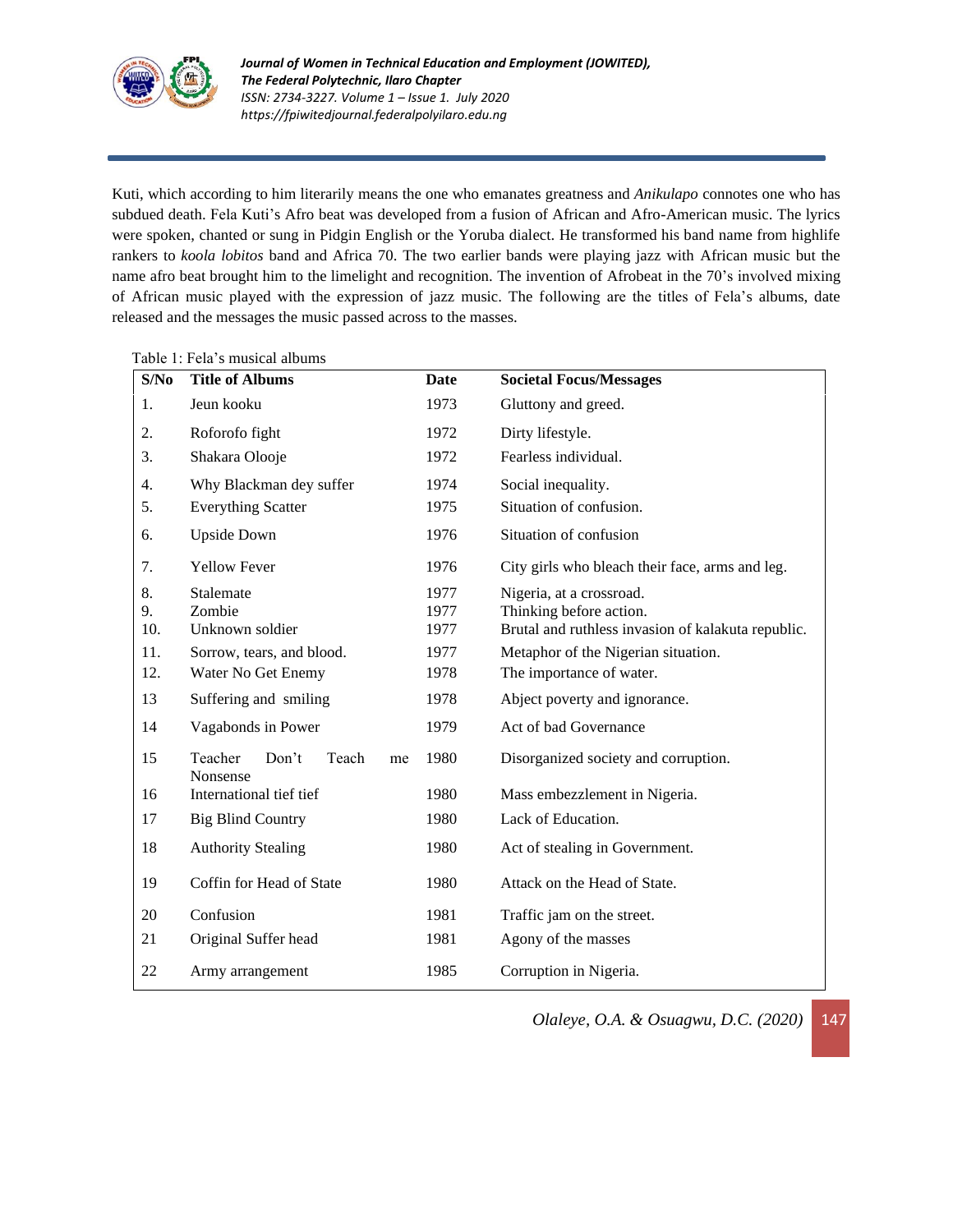

| Beast of no nation | 1985. | Uncertainty of Nigerian man |  |
|--------------------|-------|-----------------------------|--|

Source: Anikulapo Kuti (1998), CD Best of FELA, Volume 1and 2.

## **3. Analyses of Fela's Music**

A cursory look at the titles of the above sampled music shows that the entire music of *abami*-*eda'* focused on struggle against the societal ills; ranging from the government, institution and even to individuals within the Nigerian society. Afro beat naturally evokes deep-rooted emotions from its fans. Afro beat of *abami eda* (weird person), Fela, the chief priest and *baba* of African shrine, took delight in condemning the Nigeria government. He detested anything that has to do with stealing, giving and taken of bribe which led to a struggle as shown in the following afro beat lyrics:

Coffin for the Head of State (in Pidgin English)

 Them steal all the money, Them kill many students, Then burn many houses, Then burn my house too, Them kill my Mama… So I carry the coffin I waka waka waka... We go Obalende, We go Dodan barrack We reach them gate oo We put the coffin down…

He regarded these as exploitation, cheating, and injustice being extensively and commonly practiced and has been the bane to development in Nigeria. In his album titled 'Army Arrangement' condemned the suffering of African masses through the corruption that characterized the ruling government in Africa.

Suffer dey Africa (in Pidgin English)

 Suffer dey Africa, pa pa ra pa I suffer dey, pa pa ra pa Condition dey e, pa pa ra pa Me I no say you be African Man And we dey suffer, pa pa ra pa Which condition you dey? I don't know The condition me I dey, me I know My condition don reach make I act

According to Ogunde (2007); Fela soon became an avowed enemy of the ruling junta and their collaborators, notwithstanding threats and intimidation; he continued his criticism of military dictatorship and its imperialism such as the owners of multinational companies like Shell, ITT, and Mobil. Many people took Fela, during his lifetime, as people's conscience. He has often acted according to social expectations and promptly too. His music vehemently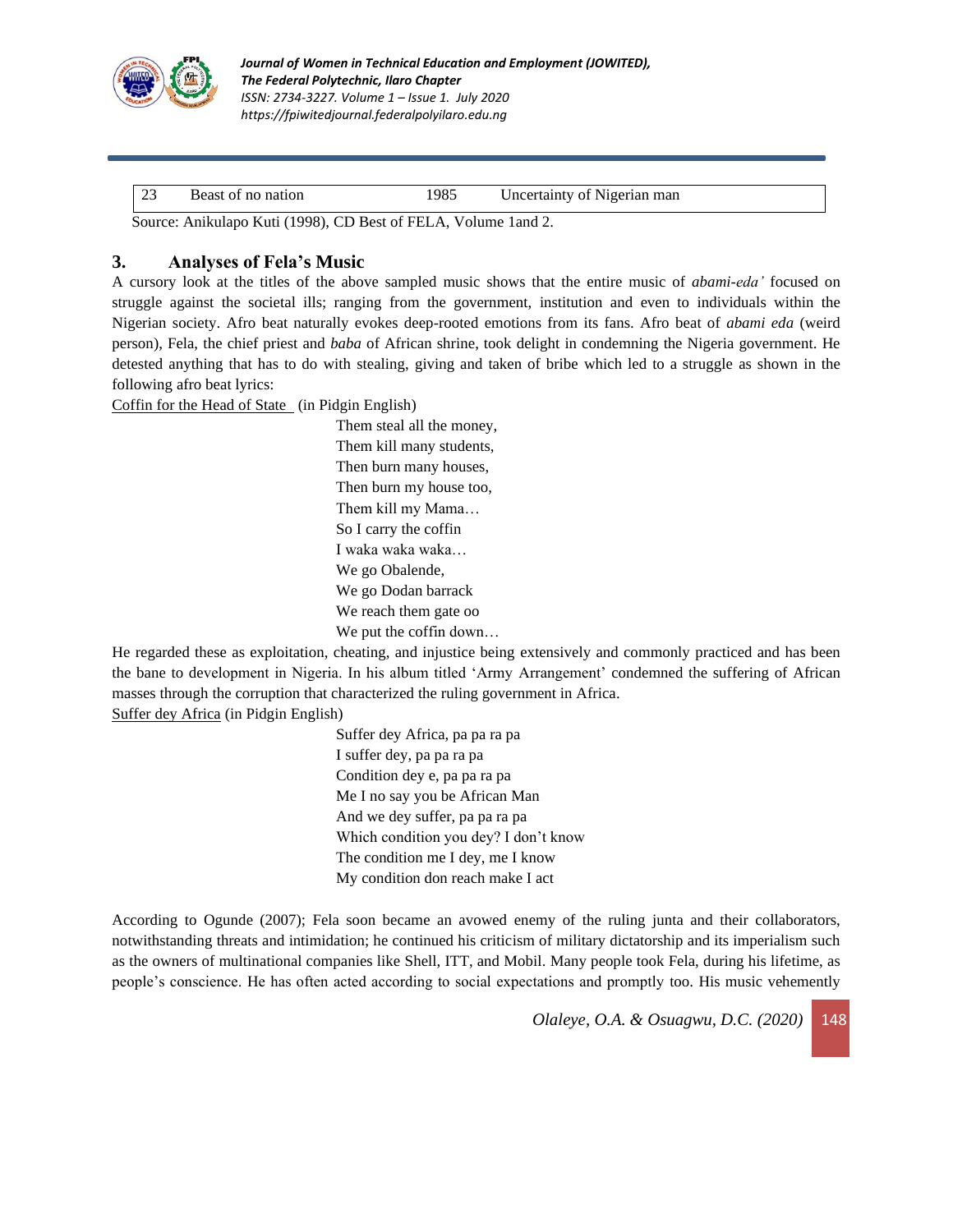

attacked indiscipline practiced by the employers, teachers and students, police and soldiers, ruled and the rulers, buyers and sellers, politicians and businessmen, privileged and the underprivileged. In the words of Ebo (2009); Fela's album (International Tief Tief, ITT) which is a pun on ITT (International Telecommunication Conglomerate) captured the classic case of foreign manipulation as noted in the following lyrics.

International Tief Tief, ITT (in Pidgin English)

 Dem get one style wey dem de use dem go pick one African man dem go give million naira bribes to become one useless chief den gradually, gradually… dem go be friend…with journalist… Permanent secretary…head of state… dem go start oppression, confusion, corruption dem go start to steal money… International tief tief...ITT

The above lyrics condemned the activity of the explorers using Africans to steal and evacuate African natural resources to European nations. The highly placed influential people could have seen him as confronting and challenging the political authorities in Nigeria over social ills being committed. However, the masses regarded him as the conscience of the people who would never shy away from expressing himself. Fela always made his impact to reflect on the situations in Nigeria as sung in the following lyrics.

Sorrow, Tears and Blood (In Pidgin English)

 My people self they fear too much We fear for the thing we no see We fear for the air around us We fear to fight for freedom We fear to fight for liberty We fear to fight for justice We fear to fight for happiness We always get reason to fear

He was always vocal, brave and singularly influenced several changes including the introduction of social justice programmes. The following extract from the album (Army Arrangement') is a testimony of his love for the masses of Nigeria: Army Arrangement (In Pidgin English)

> Dem de see wetin de happen Dem de hear am too Few people dey fat with the big money The rest de hungiri Na wayo government we dey get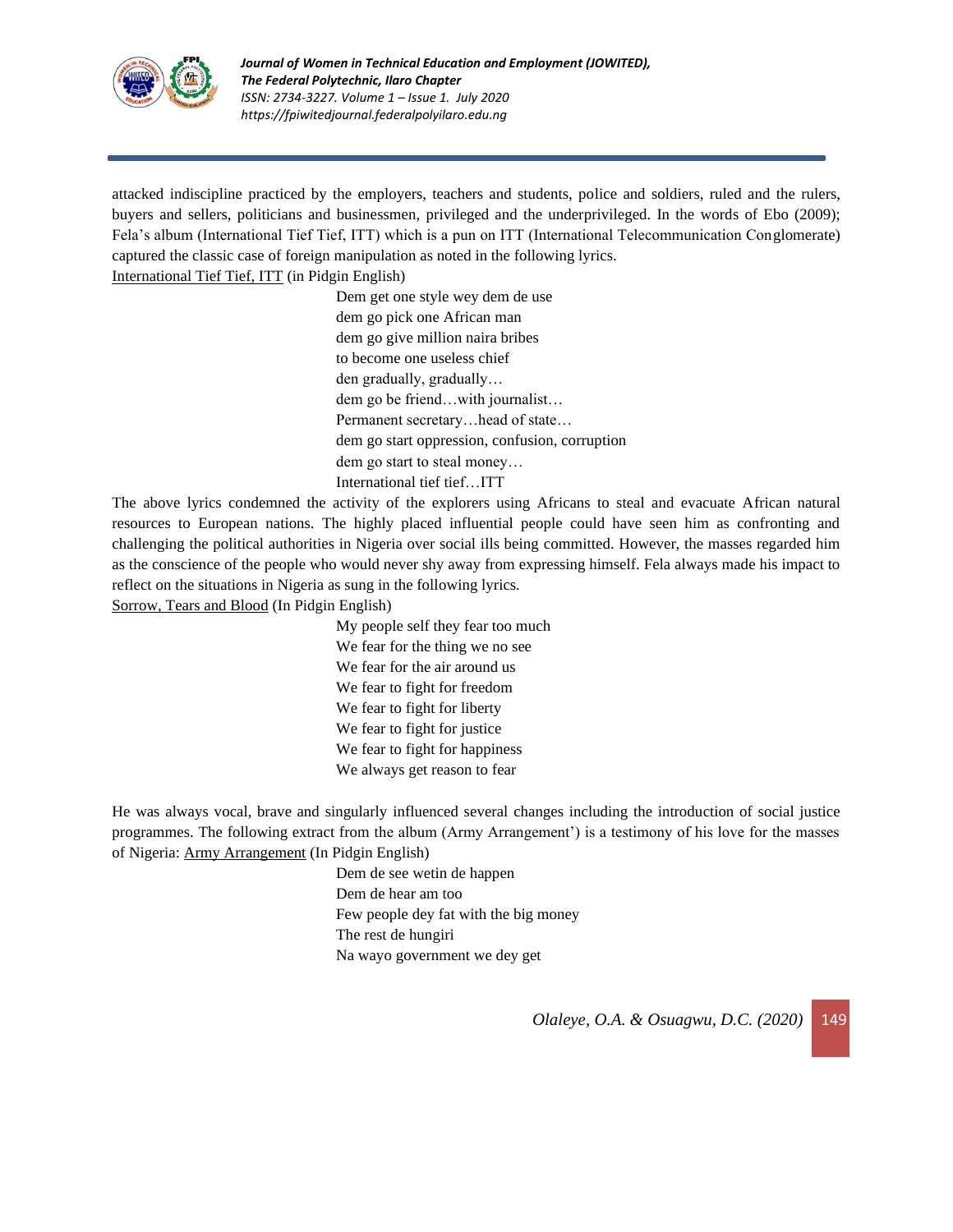

Fela worked tirelessly in pursuit of the promotion of African culture, and afro-beats instrumentation and general costume were deep rooted in African dress and languages. Thus Gbefwi (1977) notes; 'for effect, Fela has adopted pidgin English in order to get across to the people. Besides, he also advocated for good governance, prudent management and promotion of African cultural practices and teachings, this fact was emphasized in the album Teacher don't teach me nonsense.

Teacher don't teach me nonsense (In Pidgin English)

Teacher, Teacher-O na the Lecturer be your name Teacher, Teacher-O na the Lecturer be the same Make-ee no teach-ee me again oh As soon teaching finished yes, Da thing-ee it gon die it dey o… Problem of inflation Problem of corruption of mismanagement Nothing we dey carry, all over Africa Na de latest one, na him de make me laugh Austerity, austerity, austerity

One of the most important uses of music is to transfer social values and morals. Afro beat music has sign posts which guided the people on their pilgrimage of life. Such values, transmitted through music, often stick and pass from generation to generation, and enter into the group unconsciously, but always producing the required results. His many incarcerations, detention and imprisonment by the Nigerian government did not, for once, deter him from his commitment to social crusade for justice. Another very interesting contribution of Fela was in the album 'Shuffering and Shmilling' thus;

Shuffering and Shmilling (In Pidgin English)

Then go reach bed, power no de Then go reach road, go-slow go come Then go reach road, police go slap Then go reach road, army go whip Then go look pocket, money no de Then go reach work, query ready.

The above lyrics captured the current state of our nation Nigeria so succinctly, however after decades, since his song, nothing has changed; in fact everything has worsened. Presently, to assess a regular supply of power seems to be beyond the reach of ordinary Nigerians who cannot afford a generator or the petrol to run it. The health of those who can afford generators fare no better as they live with noise pollution, the fire hazards and this has a long impact on the quality of health of Nigerians. Therefore, to make progress in the Country's social transformation agenda, Nigeria needs a healthy society. In the popular music industry, the primary objectives are to make money and fame, but in addition, Fela Anikulapo contributed to the achievements of yet to be accomplished egalitarian Nigerian Society. This in essence, without any prejudice, is worthy of emulation by all and sundry.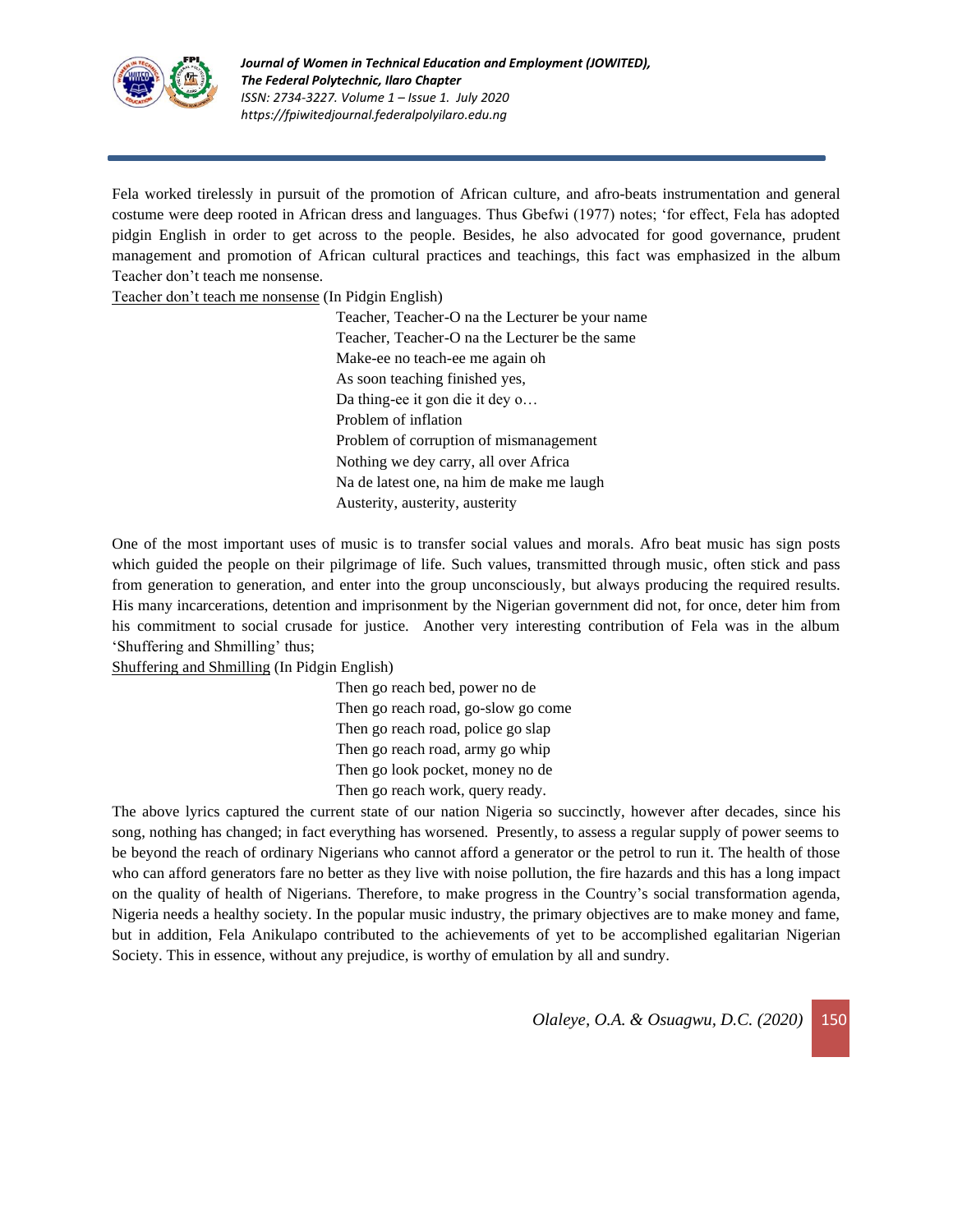

# **4. Conclusion**

Fela Anikulapo Kuti, in his social transformation crusades, engineered by his social views, invariably led him into conflict with the powers-that-be. One interesting point to remember here is the ill-health of '*abami eda*, which he never bothered in the pursuit of his social crusade. Regrettably, most 'Afro beaters' after Fela do not toe his line; the music has been reduced to purely entertainment, fame and for pleasure only. The philosophy of Afrobeat is based on pan-African ideas and ideals and of course on African culture generally. The vitality of Afrobeat, at its inception, is that of the fighter and a reflection of the struggle for emancipation and degradation of African values. In view of the founding father's philosophies, contemporary Afro beats music practitioners are admonished to follow his footsteps.

Today in Nigeria, there is a state of insecurity, unprecedented corruption, gross impunity and the alarming unemployment rate. If the transformation agenda cannot prosecute looters and the state of the nation is invisible and apparent for any Nigerian to see, what then are the reflections of contributions of the contemporary afrobeat music practitioners? The perplexity and confusion of the public are certainly not the results of the death of analysis and understanding of Afrobeat music, but most citizens are afraid to demand their right. In the various discussions of Afro beats music of "fearless *Abami Eda*", artists, critics, and historians have described, developed theories and advocated philosophies. All this has produced some heat and considerable smoke, but very little light and almost zero achievements in the Nigerian society. The confusion engendered by multiplicity has persisted till date.

Furthermore, in contrast to Fela's music, most of the contemporary pop singers dwell on immoral songs. Some of the noted modern-day reigning albums includes: *Kolabo; Yawuse; General pipe; Wa gba kondo; Ja si kanga di kanga; Kerewa; Free madness; Tu kiniyele; Do me I do you; Eni ko di chair mu ti ma fi setan; Skelobo; Importer and Exporter; Bomber to bomber; Orie foka sibe; Eyin boys e maa nawo lo;* and the latest is the 'Saint Janet' with a direct uncultured lyrics in her album; *Toko ba le laleju etc.* Without any iota of doubt, the listed titles of the socalled latest pop music cannot take the society to a greater height as it is being envisaged. While the youths are busy singing and dancing away their lives with unemployment, the adults are busy manipulating election results, corrupt practices in the high places, the assassination of the political opponent with poverty and hunger that pervaded the land.

Finally, having said that Afrobeat music is a symbol of African traditional culture and a metaphor of struggle against new colonial stages of Africanized African, the new Afro beaters and famous musicians should go back to the original philosophy behind the music. Their music lyrics should centre on the fight against injustice, corruption, a threat to human life, a war against assassination, a war against poverty, rape and unemployment. The latest Afrobeat followers should also strife for uncompromising but genuine vocal renditions which have the potency to fight for social transformation of Nigeria into an egalitarian society.